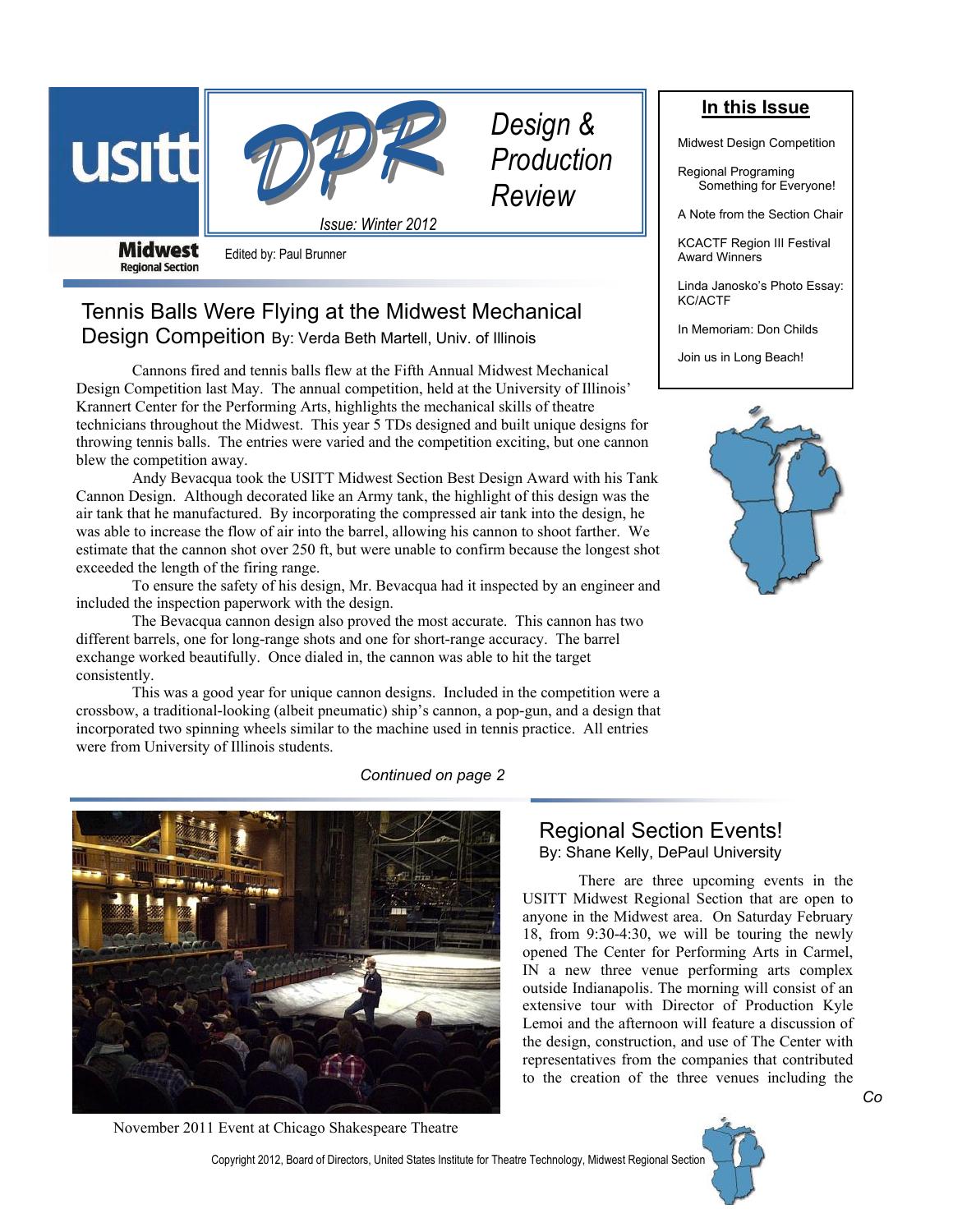

#### Design Competition, Cont. from Pg 1

Numerous designs received awards. The best proposal, and winner of an acrylic trophy, went to Linda Esperance for the detail shown in her drafting. Best aesthetic design winner was Michael Susong's classic cannon, but Zach Tysinger's mysterious black box design intrigued the judges and came in a close second. Emily Brainerd's crossbow was second most accurate overall, which earned her the Overall Runnerup in the Best Design category.

It was an excellent showing with numerous interesting and functional designs, but Andy Bevaqua's tank clearly took the competition winning the runner-up in Best Proposal and overall winner in Accuracy, Longest Shot, and Best Design. Look for him at the conference in Long Beach, which he will be attending thanks to the Free Full Conference Pass that accompanies the USITT Midwest Section Best Design Award Trophy.

**Registration is now open for the 2012 Midwest Design Competition and has expanded to include opportunities for Scenic, Lighting, Sound, Projections, Properties, and Costume Designers. Go to www.USITTmidwest.org for details.**

### A Note from the Section Chair By: Kathleen Donnelly, University of Wisconsin - Oshkosh

Welcome to 43rd year for the USITT Midwest Regional Section. The programming year has already kicked off its first event at the Chicago Shakespeare Theatre at Navy Pier on November  $12<sup>th</sup>$ . More programs are planned for this year, and updated information will be posted to the website.

This year we are welcoming our new web master, James Wright, from Maranatha Baptist Bible College in Wisconsin. James has been working on adding features and making improvements to the website, so check out the new and improved website at [www.usittmidwest.org](http://www.usittmidwest.org) , and feel free to make suggestions about what you would like to see added to the website.

We are also embarking on a new project to create a list of peer reviewers to provide outside evaluation for tenure, renewal and promotion files at universities. The list will be posted on the section website, and you would be able to provide the link to your Deans and Chairs so that they could find an appropriate evaluator for your work. If you are interested in adding your name to the list, contact MC Friedrich at

#### [mcfriedr@mtu.edu](mailto:mcfriedr@mtu.edu) .

And last, but certainly not least, the countdown to the USITT Annual Conference and Stage Expo in Milwaukee, March 2013, has started. The national conference committee met, in Milwaukee in early August, with a group of board members and local section members who will be part of the local committee. We are very excited to have the conference come back to our region, and are working already to make it a success. LeRoy Stoner has been appointed the Local Programming Chair and if you have suggestions about possible programming ideas, send him a note at [lston](mailto:lstoner@uwm.edu) $er@uum.edu$ . I am collecting the names of people interested in serving on the local committee, and if you are interested in being a part of this group, please send a note to me at [donnelly@uwosh.edu.](mailto:Donnelly@uwosh.edu)

I look forward to seeing many of you during the year at Section programs and events.

Warm regards,

Kathleen Donnelly, Chair USITT Midwest Regional Section Donnelly@uwosh.edu



Copyright 2012, Board of Directors, United States Institute for Theatre Technology, Midwest Regional Section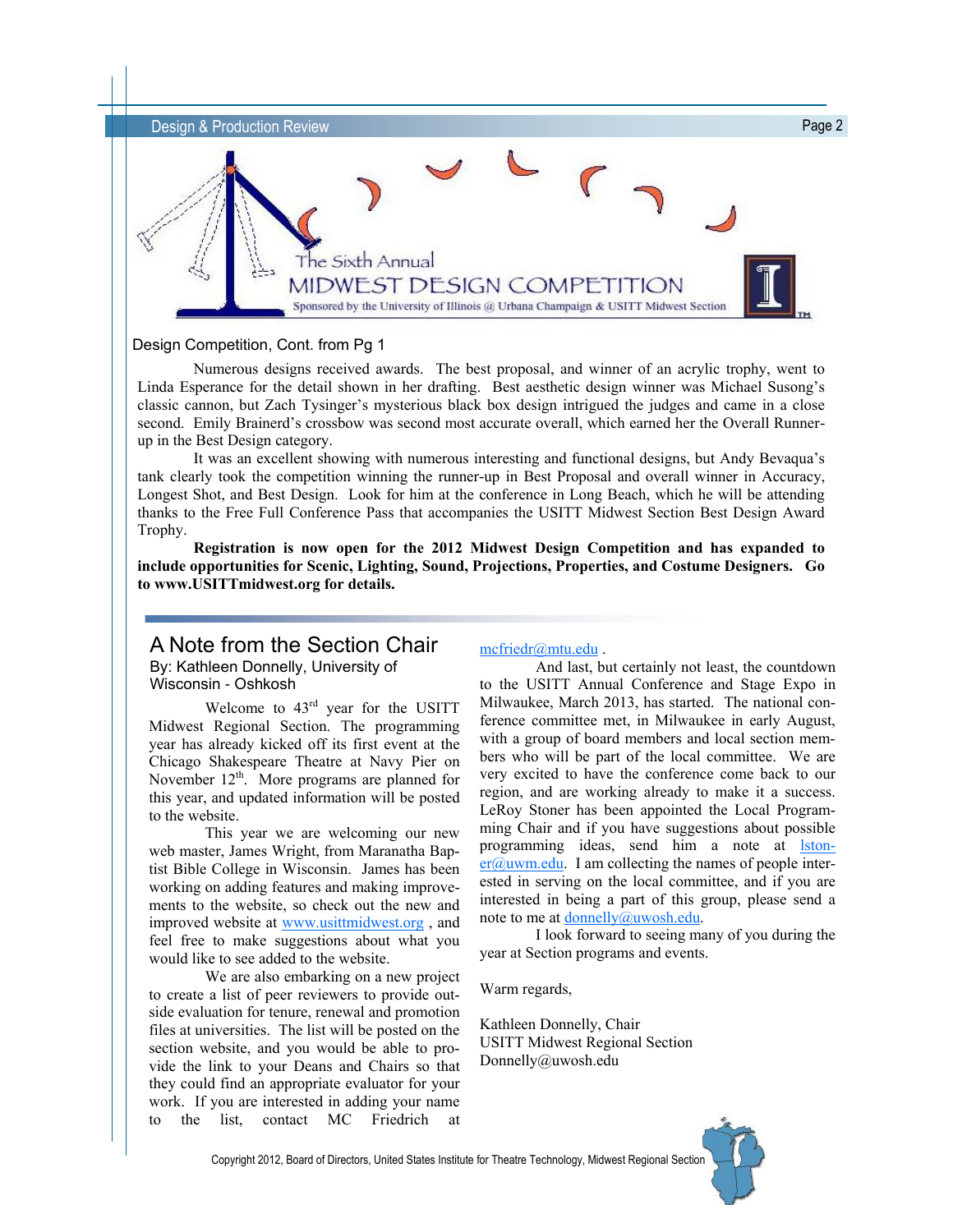#### **Design & Production Review Page 3 Design & Production Review**

#### *Regional Section Events! Continued from page 1...*

theatrical and acoustical consultants Artec Consultants; design architects Pedcor Design Group; construction management company Shiel-Sexton Co.; lighting system vendor Indianapolis Stage Sales and Rentals, lead architects CSO Architects and resident company Booth Tarkington Civic Theatre. Contact Shane Kelly, Vice-Chair for Programming, at skelly19@depaul.edu to register for this event.

On April 14, the Midwest Section will gather at Western Michigan University in Kalamazoo, MI for a day of hands-on workshops in rigging, digital media and management. In the morning, participants will have the choice between a workshop that explores how to use digital media in theatrical productions or a Production Management Roundtable featuring production managers from around the Midwest Section. The afternoon will have a continuation of the digital media workshop where participants will shoot live-action video and green screen session in preparation for using them on stage. Also in the afternoon will be a hands-on bridle and spot rigging workshop—bring your calculators! Look for registration materials on the USITT Midwest webpage, www.usittmidwest.org in February.

Also in April, USITT Midwest is cosponsoring with Chicago Spotlight, a two day scenic painting workshop taught by professional scenic artist, USA member and paint products manager for Rosco Laboratories Jen Knott at the College of DuPage in Glen Ellyn, Illinois. This is an intensive workshop for intermediate to advanced scenic painters where participants will be able to complete a number of projects while learning new tips and tricks. Space is very limited and you must register for this event before March 23. To register for this event or for more information contact Steve Jacobs, Director of Training Workshops at Chicago Spotlight, steve@chicagospotlight.com

On Saturday, November 12, the membership of USITT Midwest gathered on Chicago's Navy Pier for a day of tours and workshops at Chicago Shakespeare Theater. The production staff at CST, led by Director of Production Chris Plevin and Technical Director Edward Leahy, started the day by generously welcoming 20 section members to tour the extents of all the production spaces at CST. The group began in the 500-seat Courtyard Theatre, the primary thrust theatre at CST, which at that time was the home for the critically acclaimed production of Follies. Chris and Ed led the group through the modifications made to the Courtyard Theatre to accommodate the musical needs to Follies as well as the tight backstage spaces

that have been transformed to use every square inch to support the production and serve as storage for the company. The drawback of having such a great location such as Navy Pier for CST is that they have a finite amount of space to work with to house the production support spaces for two theaters including a prop shop, costume shop, wig and make-up shop, lighting workshop, and sound workshop. It was fascinating to see how they overcome the possible handicap of space to create such huge, magical productions.

After our extensive tour, the group split off to workshops in millinery and flying. Melissa Bochat, the CST Costume Crafts Supervisor discussed with participants the design, construction and finishing techniques used on many of the hats that were built for Follies. The group discussed different material choices and cost-cutting options. Mark Witteveen from Chicago Flyhouse discussed with participants the methods and protocols his company uses to safely fly performers at CST and other venues. This included what items to include on a pre-show checklist, how to inspect the flying equipment, and how to make sure effect runs safely and consistently.

In the afternoon, the day's workshops continued with Ed Leahy and Chris Plevin working with the participants on how to create a risk assessment process for theatre. Ed and Chris have adopted a system from the UK for judging the risks at each step of the process as well as judging the possible severity of those risks. This information is then used to create action items to assure that everyone working on the show form staff to over-hire is working in an environment without undue risks. James Savage, CST's Sound Master walked participants through how he and the sound design team created an aural environment to support the orchestra and singers in Follies. The Courtyard Theater at CST is a thrust space built to reinforce the spoken voice and create an intimate environment. The sound team employed over 150 speakers, acoustic mapping, and a variety of delay techniques to balance the band and singers to fit the sound and feel of a Sondheim musical into the intimate thrust space. Overall it was a very informative and enjoyable day with many options for learning and networking.  $\Box$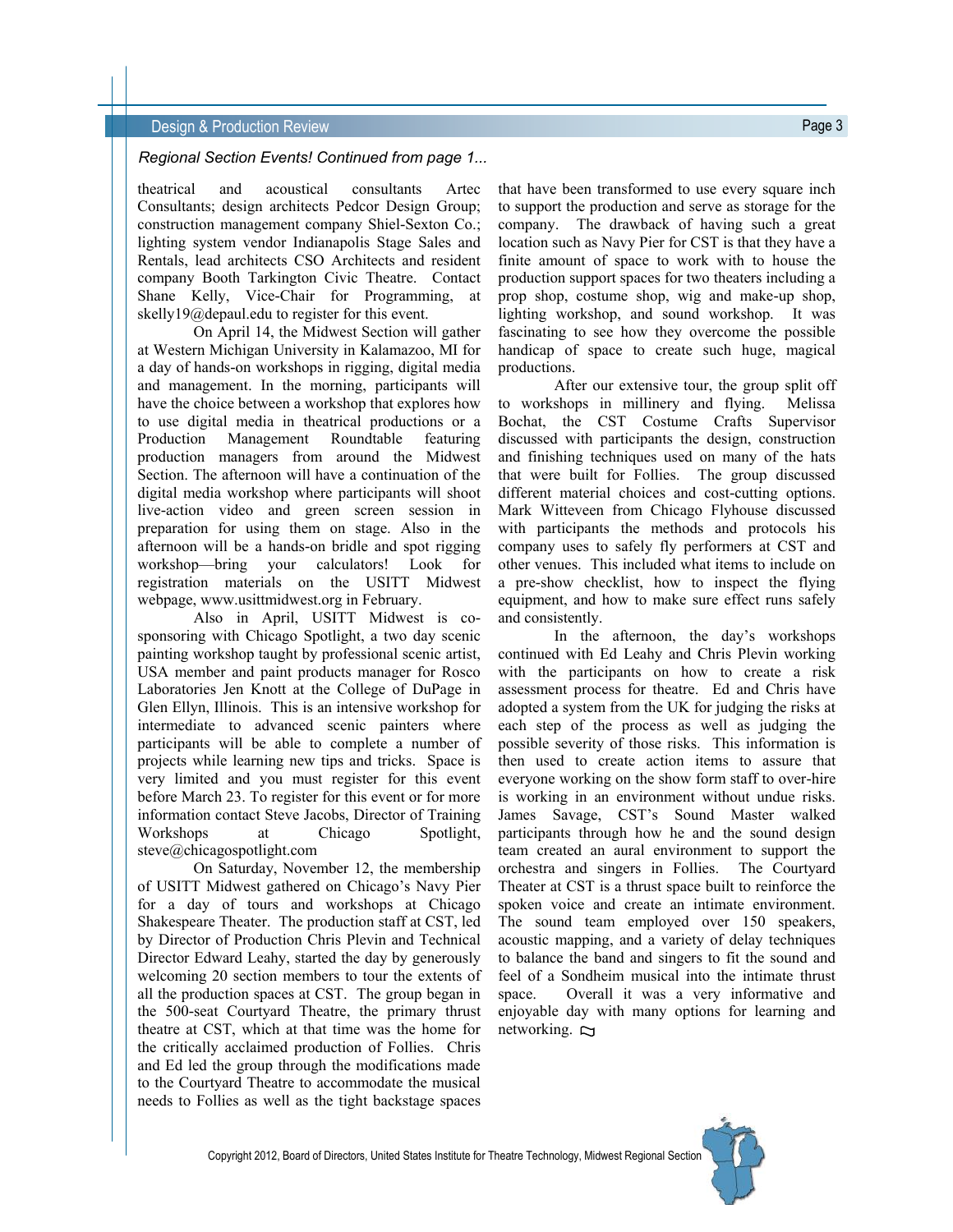

## Summer Board Meeting

The USITT Midwest Regional Section holds two Board Meetings each year, and the summer meeting most often takes place in August. Among other activities, the Treasurer and Vice-Chair for Membership present their annual reports. Also, recent programming and section activities are reviewed while programming and training events for the coming year are discussed and scheduled.

The Board consists of a Chair, a Vice-Chair for Programming, a Vice-Chair for Membership, a Vice-Chair for Communication, a Treasurer, a Secretary, and eight Director's at Large who represent the Section Membership.

The Board is populated by active and passionate persons from academic and professional theatre as well as sales and service businesses. The overarching goal is to serve the Section members with quality programming. If you'd like to become more involved, please contact Kathleen Donnely, Chair, at Donnelly@uwosh.edu, or Shane Kelly, Chair-Elect, at skelly19@depaul.edu.





At the 2011 USITT Nation Convention, Bernhard Works presents an award. Learn more about student awards at www.usittmidwest.org.

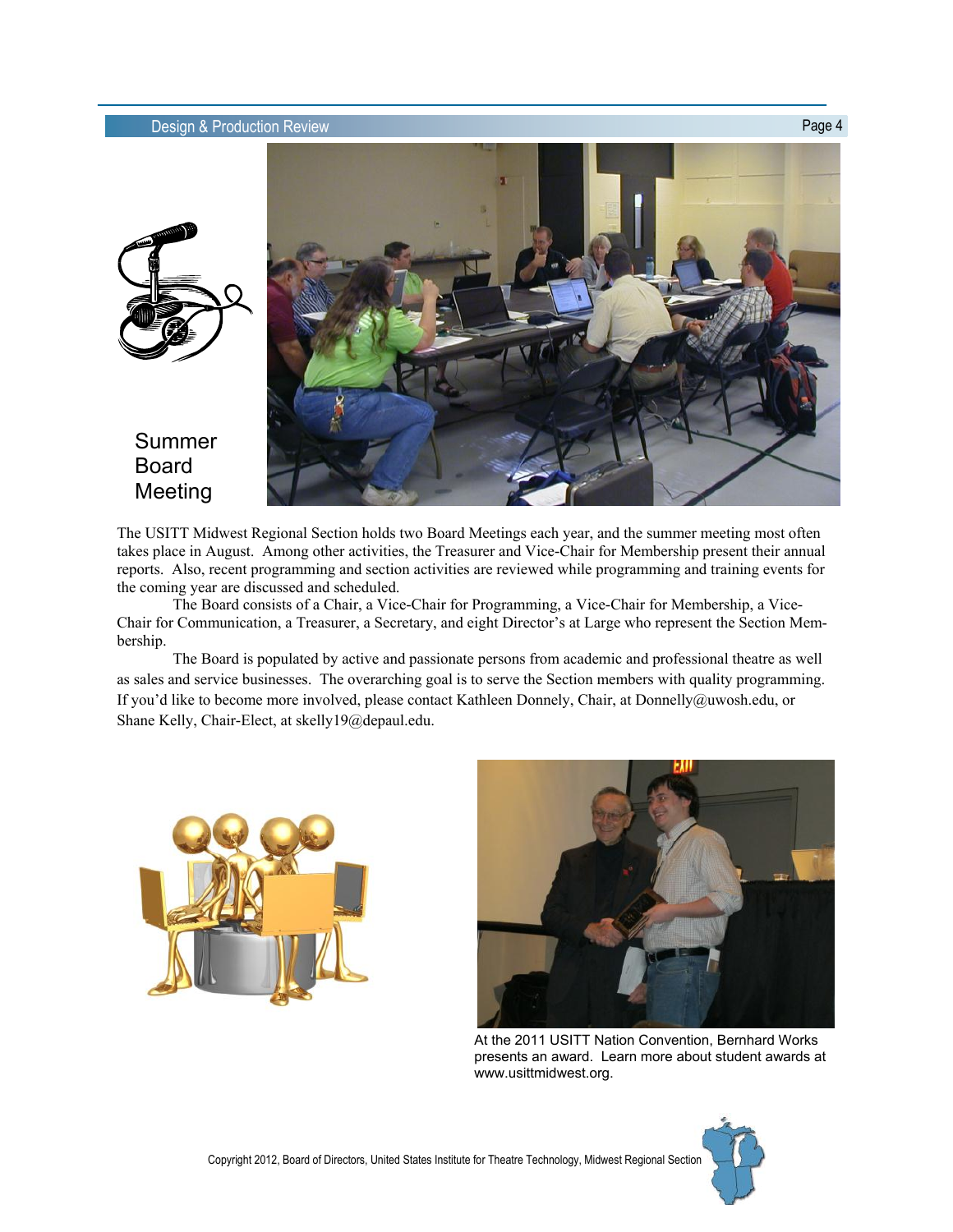### KCACTF Region III Festival Awards By: Kathleen Donnely

The USITT Midwest Regional Section would like to congratulate the recipients of the following awards at the KCACTF Region III Festival, held at the University of Illinois Urbana Champaign, January  $4-7$ <sup>th</sup>, 2012.

| <b>KCACTF Theatrical Design Excellence Awards</b><br>Scenery:<br>Costumes:<br>Lighting:<br>Sound:                                                                        | Moon Jung Kim, University of Illinois Urbana Champaign<br>Delena Bradley, Ball State University<br>Robert Brown, University of Illinois Urbana Champaign<br>Mark Caspary, Illinois State University                                                                                                                                       |
|--------------------------------------------------------------------------------------------------------------------------------------------------------------------------|-------------------------------------------------------------------------------------------------------------------------------------------------------------------------------------------------------------------------------------------------------------------------------------------------------------------------------------------|
|                                                                                                                                                                          | National Stage Management Fellowship Award: BJ Brooks, University of Evansville                                                                                                                                                                                                                                                           |
| Allied Design and Technologies Award: Keely Brown, University of Michigan – Flint                                                                                        |                                                                                                                                                                                                                                                                                                                                           |
| Respondent Award of Merit for Collaboration: Adriana Saia, Andrea Schoening, Madelyn Yee, Nic Trapani,<br>Raquel Garces, Lex Gernon, Carissa Saia - Marquette University |                                                                                                                                                                                                                                                                                                                                           |
| <b>Regional Design Awards</b><br>Scenic Design Project:<br>Costume Design Project:<br>Lighting Design Project:<br>Makeup Design Project:<br>Sound Design Project:        | Catherine Cornell, University of Michigan-Ann Arbor<br>Patrick Hayes, Sinclair Community College<br>Aaron Tacy, University of Michigan-Ann Arbor<br>Katie Mikula, Central Michigan University<br>Duane Puuri, Michigan Technological University                                                                                           |
| Respondent Award of Merit for Research: Nicholas Osenberg, Ripon College                                                                                                 |                                                                                                                                                                                                                                                                                                                                           |
| Design Storm Award Recipient Team:                                                                                                                                       | Director: Chelsea Jackson, Ball State University<br>Dramaturg: Courtney Jonsson, Monmoth University<br>Scenic: Will James Stacey, Western Illinois University<br>Costume: April Townsend, Michigan State University<br>Make-up: Caitlin Daley, Concordia University- ChicagoAp<br>Sound: Sarah Karsten, Michigan Technological University |
| Tech Olympics:                                                                                                                                                           | 1st. Jalina Olhren and Tyler Weldon from Northern Michigan<br>2nd Charlie Jauquet and Andrea Knoll from Northern Michigan<br>3rd Sara Vansteenbergen and Amanda Herrman from Ripon College                                                                                                                                                |
| Stagecraft Institute of Las Vegas Award: Rachel Buechel, Oakland University                                                                                              |                                                                                                                                                                                                                                                                                                                                           |
| Prop-a-Palooza: Presented by Society of Properties Artisans Managers (SPAM): Haley Borodins,<br><b>Ball State University</b>                                             |                                                                                                                                                                                                                                                                                                                                           |
| Focal Press/Rafael Jaen Award: Delena Bradley, Ball State University                                                                                                     |                                                                                                                                                                                                                                                                                                                                           |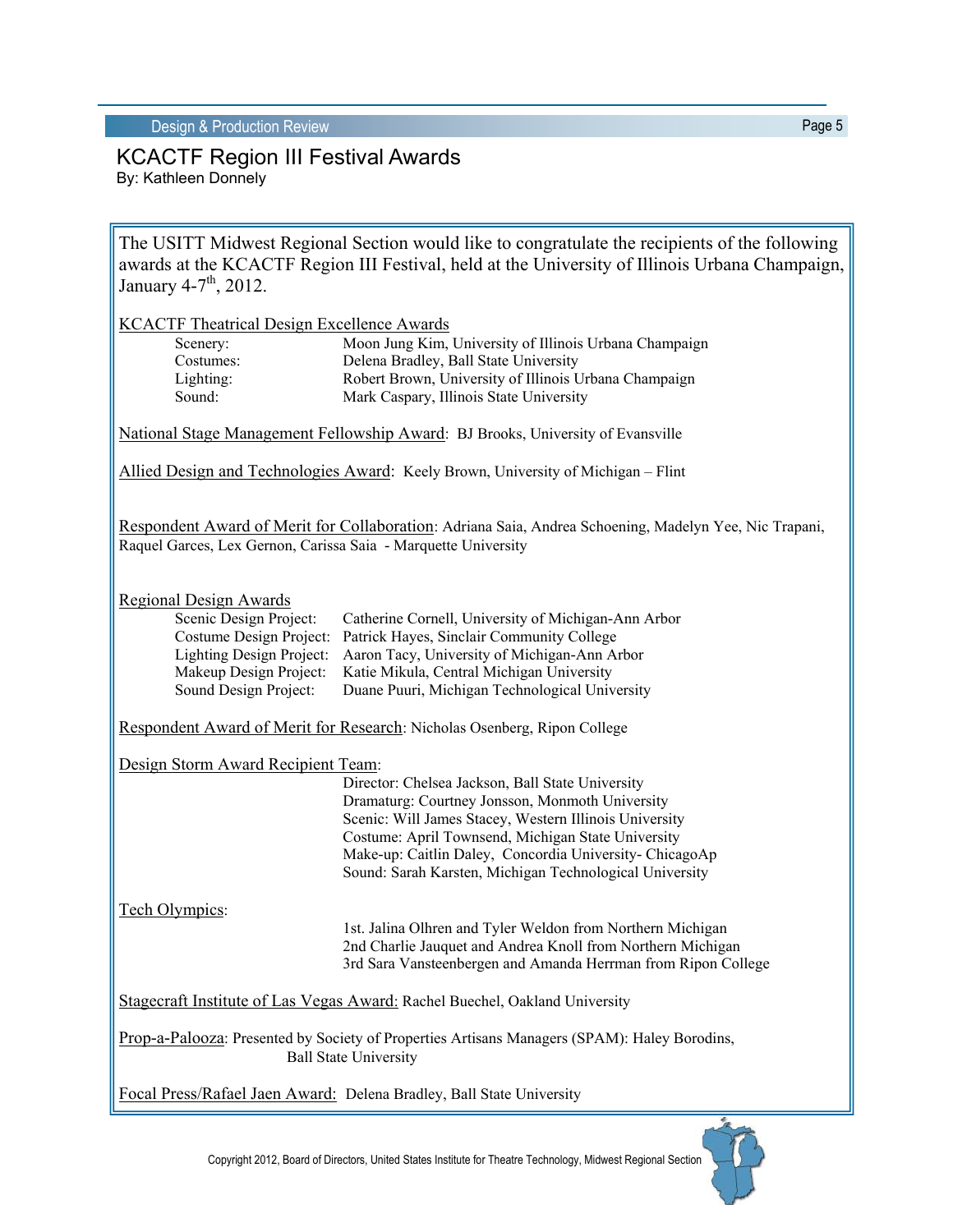### Indianapolis Event, April 2011 By: Paul Brunner, Indiana University-Bloomington

On Saturday, April  $2<sup>nd</sup>$ , Indiana Repertory Theatre and the Children's Museum of Indianapolis hosted a USITT Midwest event. The day started with a light breakfast at the Children's Museum before attendees embarked on a "back stage" tour including the carpentry and paint shops with Jay Ganz. Jay shared his process and work while attendees got a glimpse into an entirely new field of employment for theatre artisans.

After lunch, the group (round 30) drove a few brief minutes to downtown Indianapolis (roughly a 15 minute drive) to meet with Joel Markus (then Production Manager at IRT) for a tour of Indiana Repertory Theatre.

We look forward to returning to the Indianapolis area for an event this spring! See pg 1 & 3 for further deare to an event this spring:  $\sec py$  is  $\cot 3$  for further accepted association of Minnesota) far center, talks with Steve Jacobs,  $\frac{1}{2}$  for loft prior to the davis events.



far left, prior to the day's events.



Below, Joel Markus shares information about IRT and the main rehearsal hall. Lower-right, a design drafting from the Children's Museum.



Above, exhibit design and construction was presented to attendees by Jay Ganz.





Copyright 2012, Board of Directors, United States Institute for Theatre Technology, Midwest Regional Section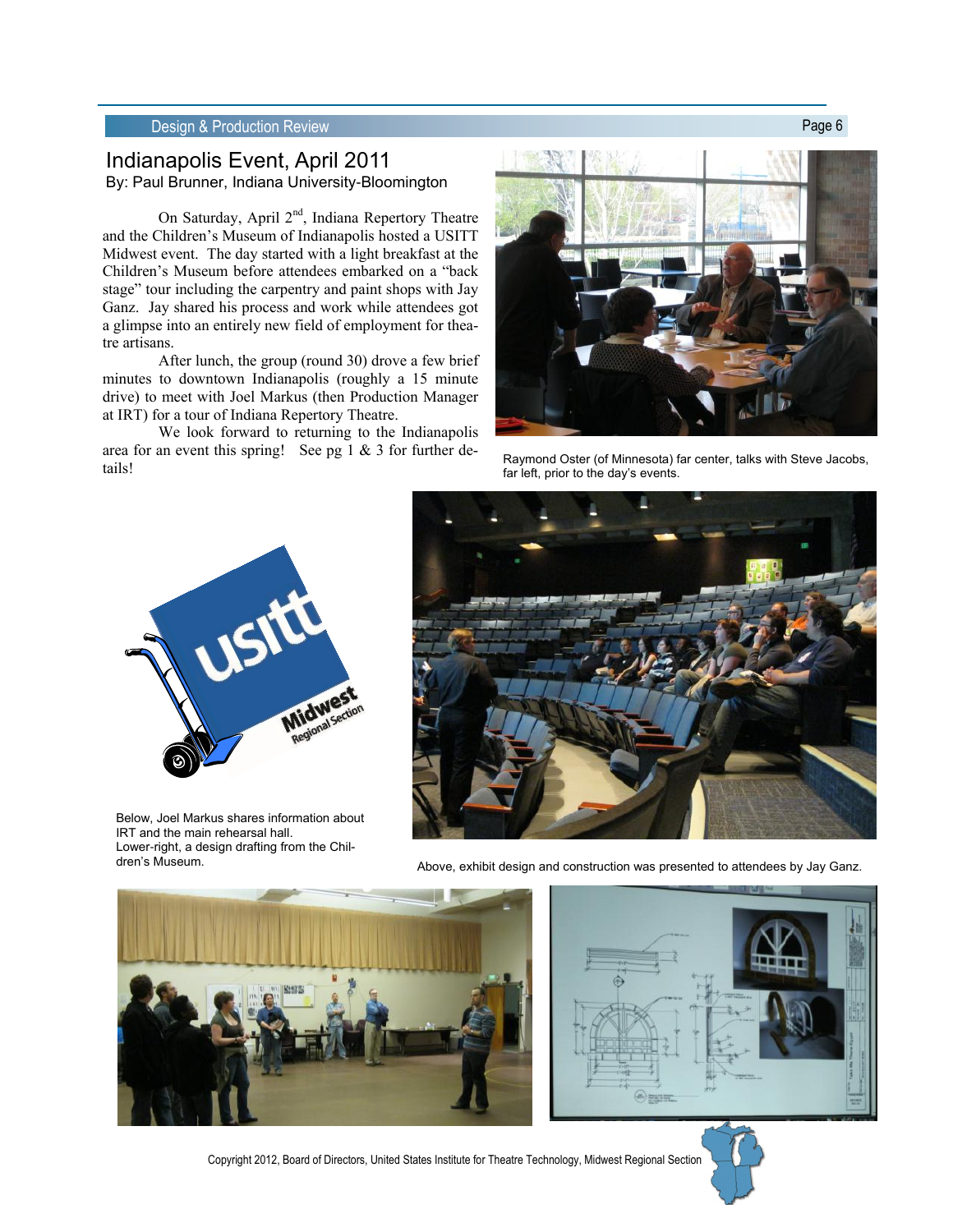## More Photos from Indiana Repertory Theatre



Thank you to the entire staff of the Children's Museum of Indianapolis and Indiana Repertory Theatre for a wonderful day!

Above, during our discussing in the IRT Scene Shop, the topic clearly involved the ceiling. Below, the Costume Shop proved to be an extremely well organized space.



# In Memoriam: Don Childs

Mr. Childs was a well known educator and theatre artisan. A recent article in the February edition of USITT's *Sightlines*  share his story.

http://www.usitt.org/ sightlines/archive/2012/02/ DonChilds.asp